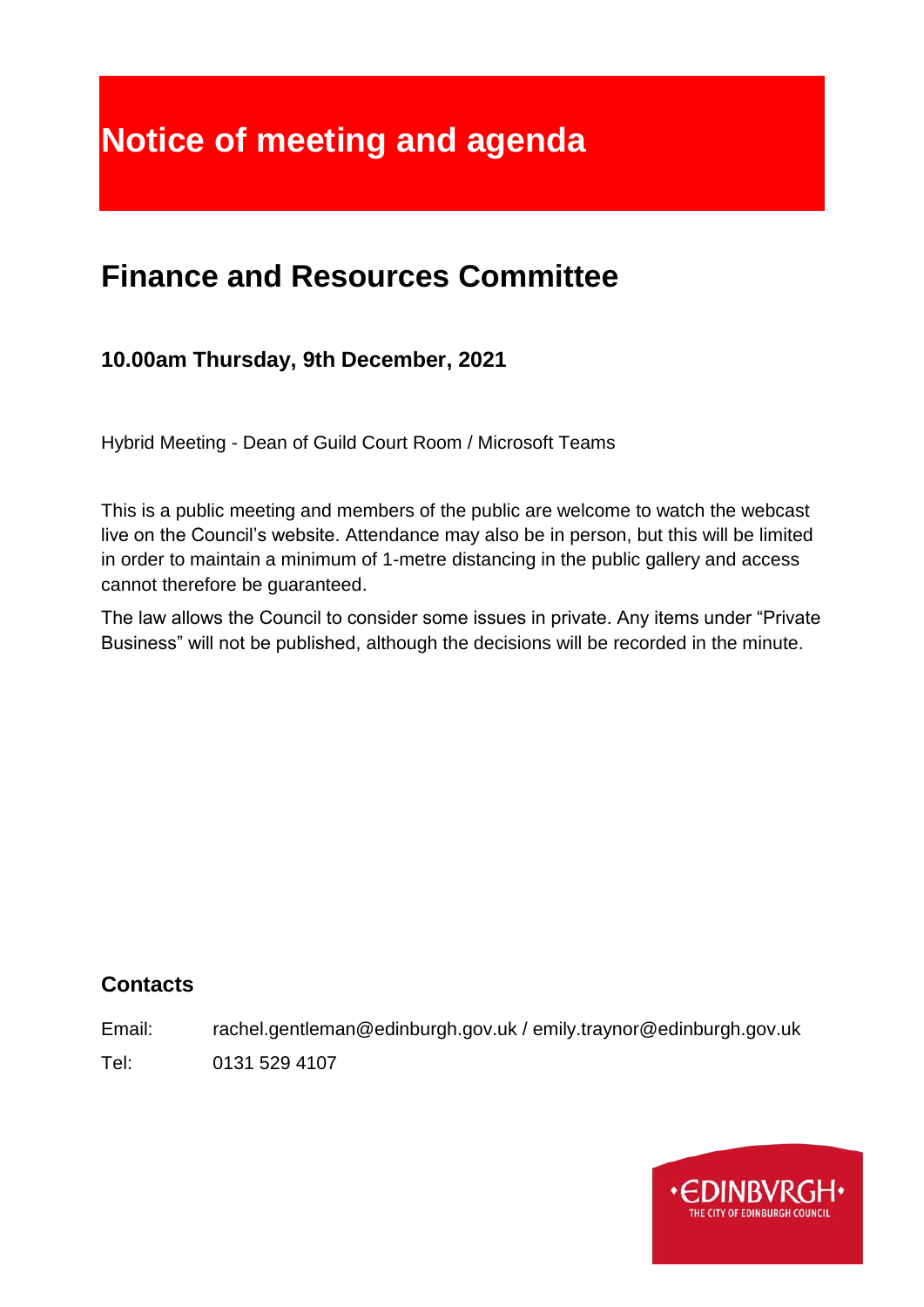# **1. Order of business**

**1.1** Including any notices of motion and any other items of business submitted as urgent for consideration at the meeting.

# **2. Declaration of interests**

**2.1** Members should declare any financial and non-financial interests they have in the items of business for consideration, identifying the relevant agenda item and the nature of their interest.

# **3. Deputations**

**3.1** If any.

#### **4. Minutes**

| 4.1                           | Minute of the Finance and Resources Committee of 7 October<br>2021 - submitted for approval as a correct record    | $9 - 22$  |  |  |  |
|-------------------------------|--------------------------------------------------------------------------------------------------------------------|-----------|--|--|--|
| 4.2                           | Minute of the Finance and Resources Committee of 18 November<br>2021 - submitted for approval as a correct record  | $23 - 26$ |  |  |  |
|                               | <b>5. Forward Planning</b>                                                                                         |           |  |  |  |
| 5.1                           | Work Programme                                                                                                     | $27 - 36$ |  |  |  |
| 5.2                           | <b>Rolling Actions Log</b>                                                                                         | $37 - 42$ |  |  |  |
| <b>6. Business Bulletin</b>   |                                                                                                                    |           |  |  |  |
| 6.1                           | <b>Business Bulletin</b>                                                                                           | $43 - 46$ |  |  |  |
| <b>7. Executive decisions</b> |                                                                                                                    |           |  |  |  |
| 7.1                           | Revenue Budget Monitoring 2021/22 - month six position -<br>Report by the Executive Director of Corporate Services | 47 - 66   |  |  |  |
| 7.2                           | Capital Monitoring 2021/22 - Month Six Position – Report by the<br><b>Executive Director of Corporate Services</b> | 67 - 76   |  |  |  |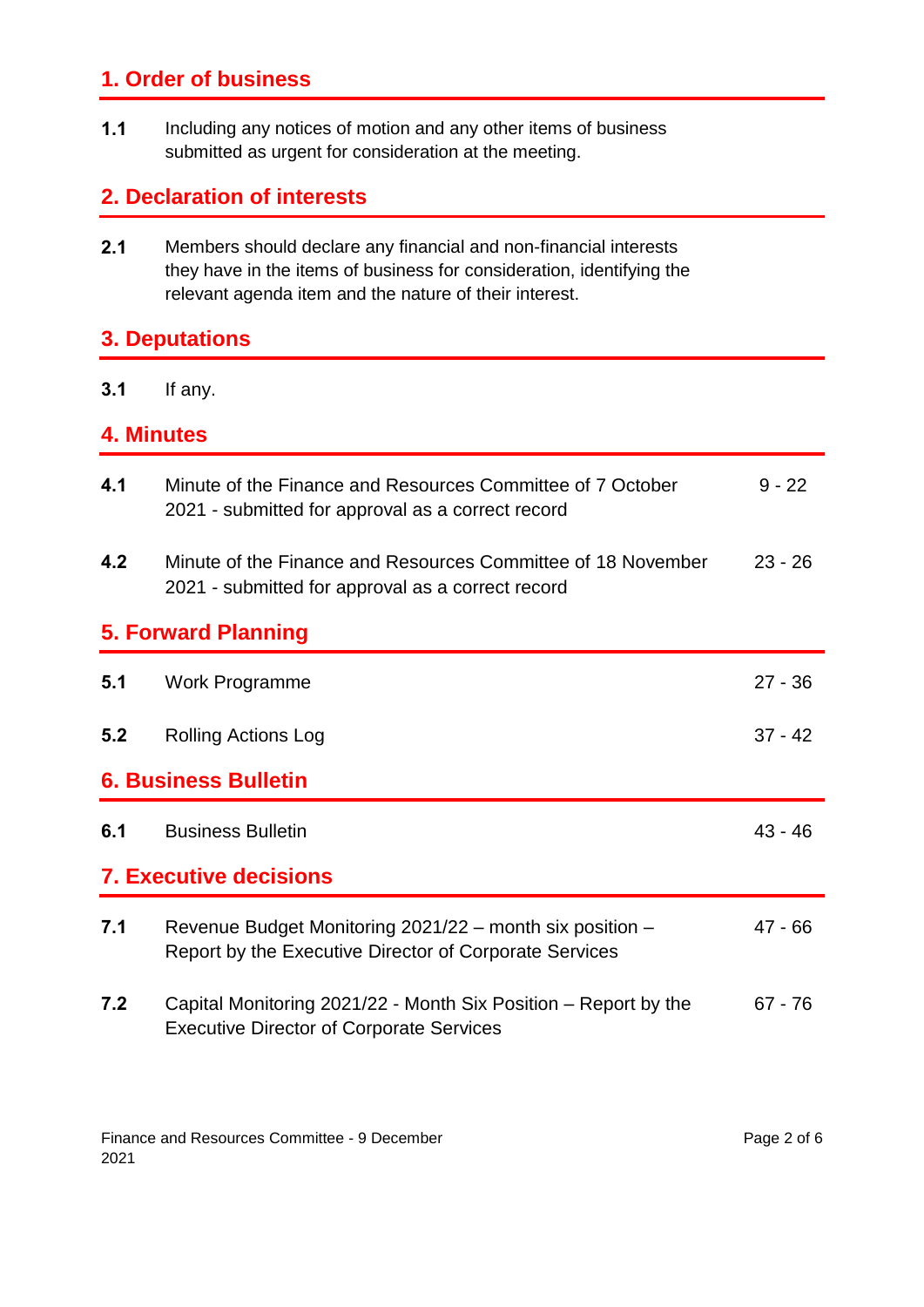| 7.3  | Corporate Services Directorate: Revenue Budget Monitoring<br>2021/22 - Month Six position - Report by the Executive Director<br>of Corporate Services              | 77 - 84     |
|------|--------------------------------------------------------------------------------------------------------------------------------------------------------------------|-------------|
| 7.4  | Treasury Management: Mid-Term Report 2021/22 - Report by<br>the Executive Director of Corporate Services                                                           | $85 - 102$  |
| 7.5  | Workforce Dashboard – Proposed Changes – Report by the<br><b>Executive Director of Corporate Services</b>                                                          | $103 - 110$ |
| 7.6  | Workforce Dashboard – Report by the Executive Director of<br><b>Corporate Services</b>                                                                             | $111 - 122$ |
| 7.7  | Award of Contract for Occupational Health and Employee<br>Assistance Programme - Report by the Executive Director of<br><b>Corporate Services</b>                  | $123 - 128$ |
| 7.8  | Voluntary Early Release Arrangements - Chief Officers and<br>Senior Managers - Report by Chief Executive                                                           | 129 - 132   |
| 7.9  | Framework for Supply, Delivery and/or Installation of Windows<br>(2022 – 2026) – Report by the Executive Director of Place                                         | $133 - 140$ |
| 7.10 | Award of Clerk of Works Framework Agreement – Report by the<br><b>Executive Director of Place</b>                                                                  | $141 - 146$ |
| 7.11 | <b>Contract Award Recommendation Report for Furniture Removal</b><br>and Storage, Design and Move Management – Report by the<br><b>Executive Director of Place</b> | 147 - 156   |
| 7.12 | Waiver for Award of Contract for Design and Build of<br>Improvement Works to Craigmillar Town Centre - Report by the<br><b>Executive Director of Place</b>         | $157 - 162$ |
| 7.13 | Award of Waiver Extension to Contract for Mechanical and<br>Electrical Servicing Works for Housing Services – Report by the<br><b>Executive Director of Place</b>  | $163 - 166$ |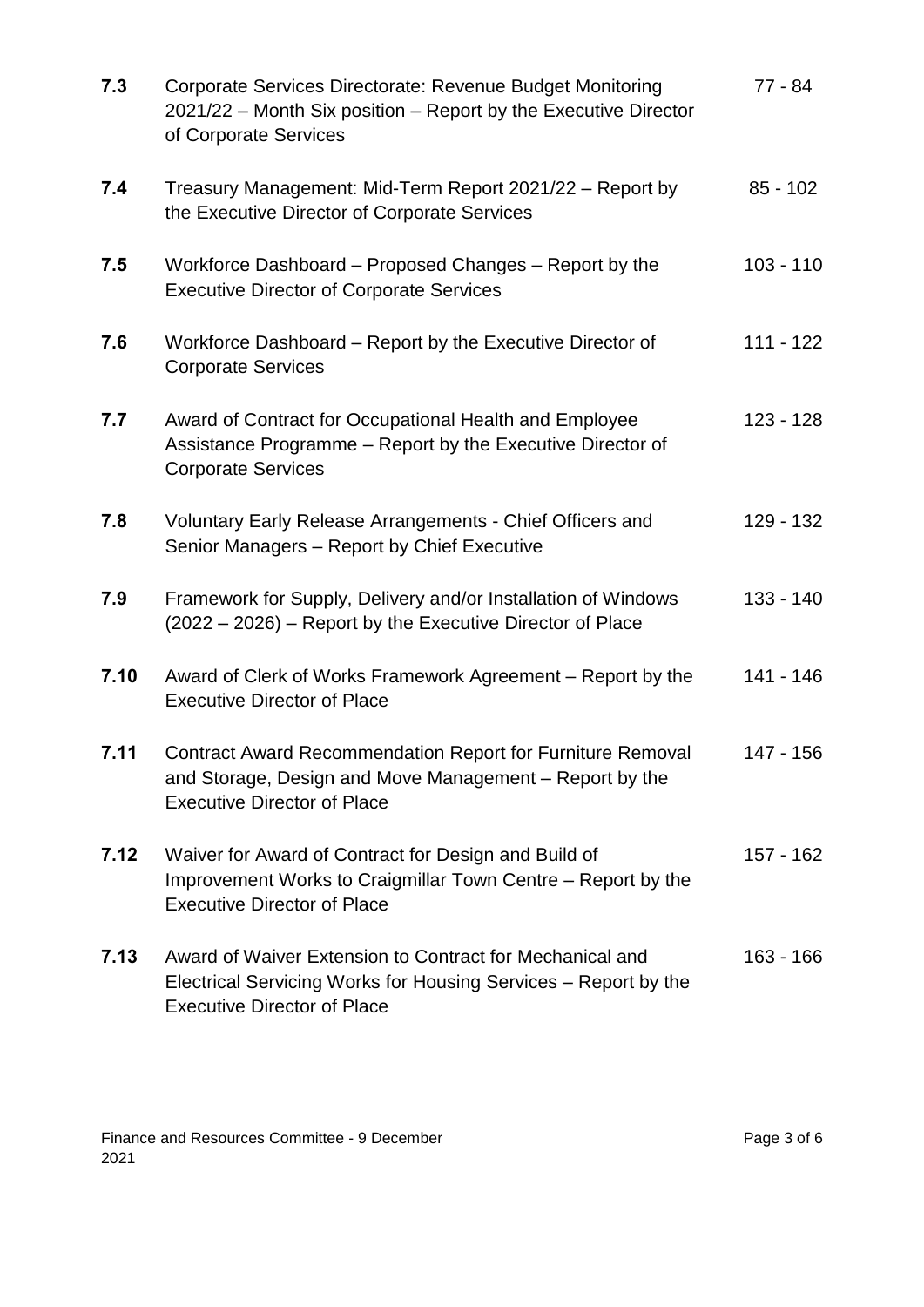| 7.14 | Award of Contract for Trade Materials and Commodities for<br>Housing Property – Report by the Executive Director of Place                                                                                                                               | $167 - 174$ |
|------|---------------------------------------------------------------------------------------------------------------------------------------------------------------------------------------------------------------------------------------------------------|-------------|
| 7.15 | Homelessness Services - Use of Temporary Accommodation -<br>Report by the Executive Director of Place                                                                                                                                                   | 175 - 180   |
| 7.16 | Contract Award for Short Breaks for Disabled Children and Young<br>People with Complex Care Needs - Report by the Executive<br>Director of Education and Children's Services                                                                            | 181 - 186   |
| 7.17 | Award of Framework Agreement for Thrive - A Place to Live:<br>Provision of Visiting Support and Supported Living Services for<br>People with Complex Mental Health Needs - Report by the Chief<br>Officer, Edinburgh Health and Social Care Partnership | 187 - 194   |
|      | <b>8. Routine decisions</b>                                                                                                                                                                                                                             |             |
| 8.1  | Annual Fraud Prevention and Detection Report – Report by the<br><b>Executive Director of Corporate Services</b>                                                                                                                                         | 195 - 202   |
| 8.2  | Edinburgh Local Development Plan Action Programme 2021 -<br>Financial Assessment – Report by the Executive Director of Place                                                                                                                            | $203 - 310$ |
| 8.3  | Balgreen Bowling Club 137 Balgreen Road, Edinburgh -<br>Proposed New Lease – Report by the Executive Director of Place                                                                                                                                  | $311 - 314$ |
| 8.4  | Saughtonhall Pavilion and Recreation Ground, Saughtonhall<br>Avenue - Proposed New Lease - Report by the Executive<br>Director of Place                                                                                                                 | $315 - 318$ |
| 8.5  | 3 Muirhouse Avenue, Edinburgh - Proposed New Ground Lease<br>- Report by the Executive Director of Place                                                                                                                                                | $319 - 322$ |
| 8.6  | Land at Featherhall Avenue, Edinburgh - Proposed Disposal -<br>Report by the Executive Director of Place                                                                                                                                                | $323 - 326$ |
| 8.7  | Balerno Community Centre, 7-11 Main Street, Balerno -<br>Proposed Lease – Report by the Executive Director of Place                                                                                                                                     | 327 - 332   |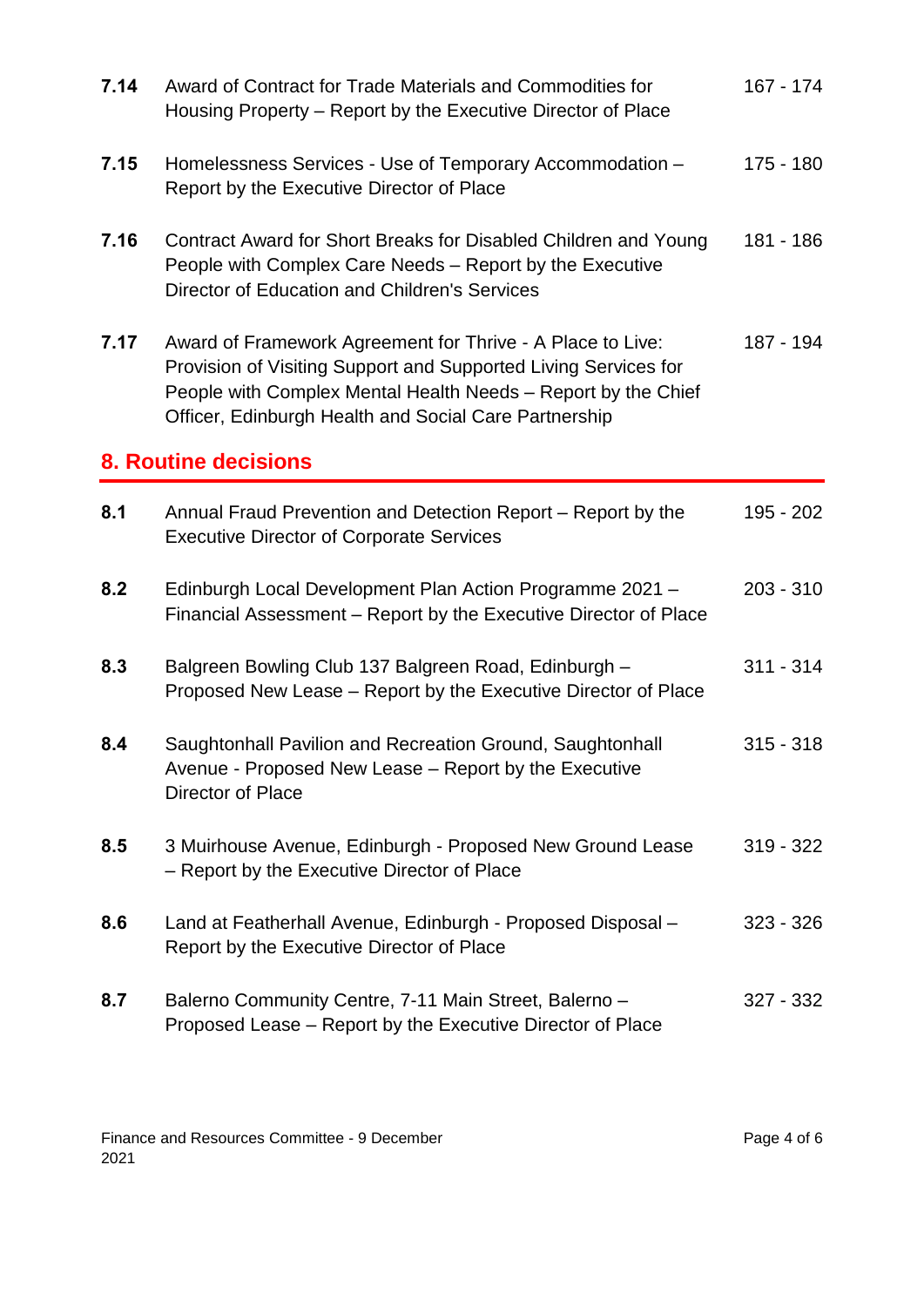**8.8** Units 1 & 2 Assembly Rooms, George Street, Edinburgh - Proposed Lease Restructure and New Lease – Report by the Executive Director of Place

#### **9. Motions**

**9.1** None.

# **10. Resolution to consider in private**

**10.1** The Committee is requested under Section 50(A)(4) of the Local Government (Scotland) Act 1973 to exclude the public from the meeting for the following items of business on the grounds that they would involve the disclosure of exempt information as defined in Paragraphs 6, 8 and 9 of Part 1 of Schedule 7A of the Act.

# **11. Private Reports**

| 11.1 | Miscellaneous Debt Write Off Report – Report by the Executive<br><b>Director of Corporate Services</b>                    | $339 - 346$ |
|------|---------------------------------------------------------------------------------------------------------------------------|-------------|
| 11.2 | Voluntary Early Release Arrangements - Chief Officers and<br>Senior Managers - Report by Chief Executive                  | $347 - 350$ |
| 11.3 | Council Commercial Property Portfolio - Update Report - Report<br>by the Executive Director of Place                      | $351 - 354$ |
| 11.4 | System Pressures – Decisions Under Urgency – Report by the<br>Chief Officer, Edinburgh Health and Social Care Partnership | $355 - 370$ |

# **Nick Smith**

Service Director, Legal and Assurance

# **Committee Members**

Councillor Rob Munn (Convener), Councillor Joan Griffiths (Vice-Convener), Councillor Chas Booth, Councillor Graeme Bruce, Councillor George Gordon, Councillor Graham